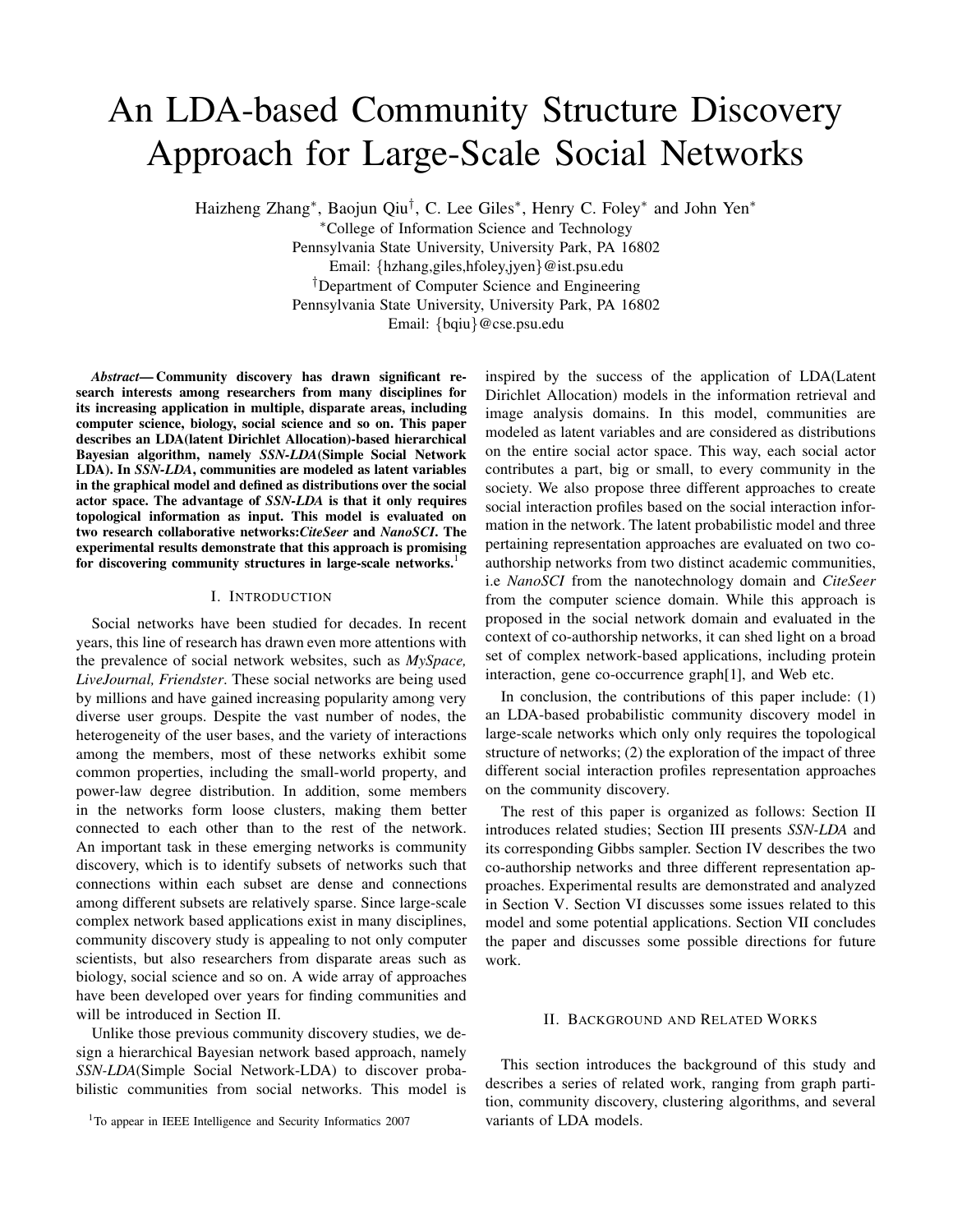# *A. Community discovery*

Community structures exist in different types of networks including Web communities[2], [3], social networks[4], [5], [6], [7], [8], [9], [10], co-authorship networks[11], [12], [13], and biological networks[5], [8], [1]. The most representative approaches among these related studies include:

(1) *Centrality indices* or *betweenness* based approaches. The *betweenness* concept was introduced by Freeman<sup>[14]</sup> as a centrality measure. It is defined on a vertex  $v_i$  as the number of shortest paths between pairs of other vertices that contain vertex  $v_i$ . This measure has been used in many previous studies on co-authorship network[5], [1], [13]. Girvan et al extended this measure to edges and designed a clustering algorithm which gradually remove the edges with highest betweenness value[5]. A similar approach was taken to find community structures in gene networks by Wilkinson et al [1], where gene networks were created by collecting gene cooccurrence information from the literature and partitioning it into communities of related genes. However, a major problem with this approach is that the complexity of this approach is  $O(m<sup>2</sup>n)$ , where m is the number of edges in the graph and n is the number of vertices in the network.

(2)*Minimum cut approaches*. The community discovery problem can also be viewed as a graph partition problem which has broad application in circuit design, web community discovery, and among others. The graph partition problem can be formulated as the balanced minimum cut problem where the goal is to find an optimal graph partition so that the edge weight between the partitions is minimized while maintaining partitions of a minimal size. The NP-complete complexity of this approach[15] requires approximate solutions. Flake et al developed approximate algorithms to partition the network by solving *s-t* maximum flow techniques[2], [3]. The main idea behind maximum flow is to create clusters that have small inter-cluster cuts and relatively large intra-cluster cuts. This idea was first used to explore the Web structure in order to provide guidance for crawlers to identify the authoritative nodes (sinks) and hubs etc[2].

The major difference between *SSN-LDA* approach and the aforementioned approaches is that *SSN-LDA* is a mixturemodel based probabilistic approach. Each community weighs in the contributions from every social actors and this property can be exploited in many potential applications that will be introduced in Section VI. With appropriate statistical models (such as Gibbs sampling process), the computation complexity for *SSN-LDA* is advantageous to the previous introduced models[16]. Specifically, the complexity of each iteration of the Gibbs sampling process is  $O(KM)$ , where K is the number of the communities,  $M$  is the number of the social interactions(edges) in the network.

# *B. Topic-based Community Discovery and related LDA Models*

LDA model was first introduced by Blei for modeling the generative process of a document corpus[17]. Its ability of modeling topics using latent variables has attracted significant interests and it has been applied to many domains such as document modeling [17], text classification [17], collaborative filtering [17], image processing[18], information retrieval [16], topic models detection[19], [20], [21], and semantic based community discovery[10]. For more information about LDA model, readers can refer to a technical report[22] where the models is described in great details with elaboration on the corresponding Gibbs samplers.

Among these variants of LDA models, the approaches proposed in [20], [10] are both concerned about the authors of the documents in the corpus. In particular, Zhou et al introduced a community latent variable in their graphical model and applied it to discover community information embedded in document corpus. This approach can discover the underlying social network based on social interactions and topical similarity. In their follow-up work[23], Zhou et al. investigated how research topics evolve over time and attempted to discover the most influential researchers involved in such transitions. However, the most significant difference between our approach and these approaches lies in the fact that the only input information in this paper is the topological structure of a social network instead of semantic information. *SSN-LDA* encodes the structural information of networks into profiles and discovers community structures purely from these social connections among the nodes. Therefore we claim that it is more generic and can be applied to any complex network based applications.

# III. LDA BASED MIXTURE MODEL FOR SOCIAL **NETWORKS**

This section describes the *SSN-LDA* model. Before diving into the details, we first introduce related terminology and notations in Section III-A. Thereafter, Section III-B describes the *SSN-LDA* model. Finally, the Gibbs sampler for solving *SSN-LDA* model is presented in Section III-C.



Fig. 1. Graphical Model for *SSN-LDA*

#### *A. Terminology*

A typical social network  $G$  is composed of a pair of sets, including the social actor set  $V = \{v_1, v_2, ..., v_M\}$  and social interaction set  $E(e_1, e_2, ..., e_N)$ , together with a **Social Interaction Weight** function:  $SIW : (V \times V) \rightarrow I$ . The elements of social actor set  $V$  are the vertices of the network and the elements of social interaction set  $E$  are the edges of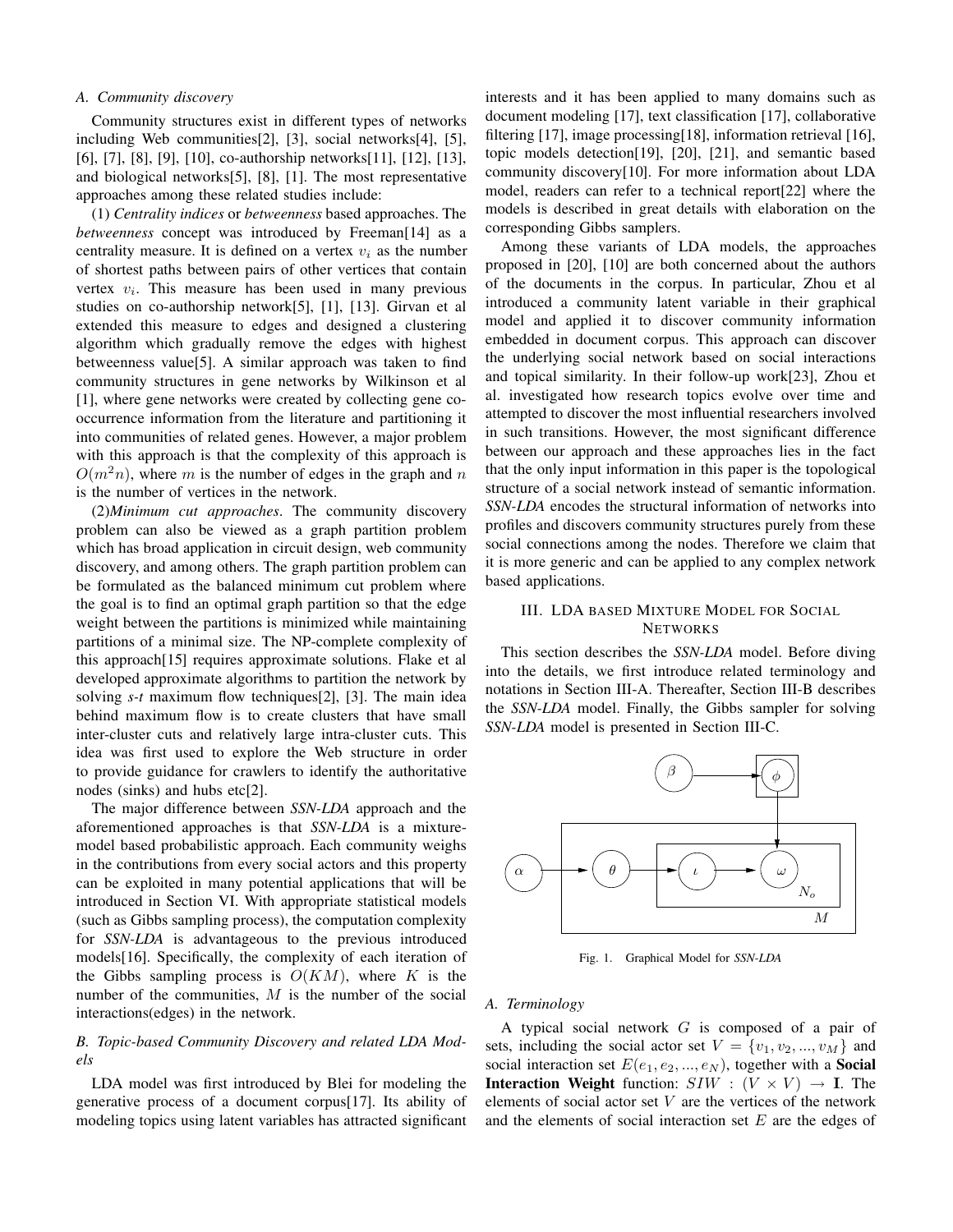| TABLE I                            |  |  |
|------------------------------------|--|--|
| NOTATION FOR OUANTITIES IN SSN-LDA |  |  |

| M              | number of social actors(social interaction profiles) in the social network                          |
|----------------|-----------------------------------------------------------------------------------------------------|
| К              | number of communities / mixture components                                                          |
| $N_i$          | number of social interactions in a social interaction profile $SIP_i$                               |
| $\vec{\alpha}$ | Dirichlet prior hyperparameter(known) on the mixing proportion                                      |
| $\vec{\beta}$  | Dirichlet prior hyperparameter(known) on the mixture component distributions for SSN-LDA            |
|                | hidden community variable, $\iota_{i,j}$ community for the <i>jth</i> social interaction in $\sinh$ |
| $\theta$       | $p(\iota   \sin i)$ the community mixture proportion for $SIP_i$                                    |
| Θ              | $\{\vec{\theta_m}\}_{m=1}^M$                                                                        |
| $\vec{\phi_k}$ | $p(\omega \iota_k)$ the mixture component of community k in SSN-LDA                                 |
| $\Phi$         | $\{\vec{\phi}_{k,k=1}^{K}\}$ estimated parameter set for community mixture in SSN-LDA               |
| $\omega$       | social interaction variable, $\omega_{i,j}$ means the $j_{th}$ social interaction in $SIP_i$        |

G, representing the occurrence of social interactions between the corresponding social actors. Each social interaction  $e_i$  in set  $E$  is considered as a binary relation between two social actors, i.e  $e_i(v_{i_1}, v_{i_2})$  and  $SIW$  function describes the strength of such interaction. In reality, these social interactions can be co-authorship, adviser/advisee, attendants of conferences, friendship and so on. In this paper, terms *vertex* and *social actor*, *edge* and *social interaction* are used interchangeably.

In this paper, a node  $v_i$ 's neighboring agents are encoded by the variable  $\vec{\omega_i}$  and  $\omega_{ij}$  means node  $v_i$ 's  $j_{th}$  neighbor. Each actor is characterized by its *social interaction profile* (SIP), which is defined as a set of neighbor( $\omega_{ij}$ ) and the corresponding weight $(SIW(v_i, \omega_{ij}))$  pair. Formally,

$$
SIP(v_i) = \{(\omega_{i1}, SIW(v_i, \omega_{i1})), \cdots, (\omega_{im_i}, SIW(v_i, \omega_{im_i}))\}
$$

where  $m_i$  is the size of  $v_i$ 's social interaction profile. Note that we consider the social interaction elements in this profile are exchangeable and therefore their order will not be concerned. It is this exchangeability that permits the application of LDA model[17].

Subsequently, we specify that a social network contains a set of communities  $\iota(\iota_1, \iota_2, ..., \iota_k)$  and each *community* in  $\iota$  is defined as a distribution on the social actor space. In *SSN-LDA*, community assignments are modeled as a latent variable( $\iota$ ) in the graphical model. The community proportion variable  $(\theta)$  is regulated by a Dirichlet distribution with a known parameter  $\alpha$ . Meanwhile, each social actor belongs to every community with different probabilities and therefore its social interaction profiles can be represented as random mixtures over latent communities variables. The following sections describe *SSN-LDA* model in more details.

# *B. Simple SN-LDA model(SSN-LDA)*

The *SSN-LDA* model for social network analysis is illustrated in Fig. 1. Note that *SSN-LDA* resembles topic-based LDA model[17], with the social network being analogous to the corpus, the social interaction profiles being analogous to documents; and the occurrence of social interactions being analogous to words. The notations for all the variables in Fig. 1 is listed in table I. In particular,  $N<sub>o</sub>$  is the number of social interactions in the pertaining social interaction profile. The distribution of topics in documents and the terms over topics are two multinomial distributions with two Dirichlet priors, whose hyperparameters are  $\vec{\alpha}$  and  $\vec{\beta}$  respectively. The dimensionality  $K$  of the Dirichlet distribution, which is also the number of community component distributions, is assumed to be known and fixed.

This generative process for an agent $(\omega_i)$ 's social interaction profile  $\sin$  in a social network is:

- 1) Sample mixture components  $\vec{\phi}_k \sim Dir(\vec{\beta})$  for  $k \in$  $[1, K]$
- 2) Choose  $\vec{\theta}_i \sim Dir(\vec{\alpha})$
- 3) Choose  $N_i \sim Poisson(\xi)$  (note that Poisson assumption is not critical to this model)
- 4) For each of the  $N_i$  social interactions  $\omega_{ij}$ : (a) Choose a community  $\iota_{ij} \sim Multinomial(\vec{\theta_i})$ ; (b) Choose a social interaction  $\omega_{i,j} \sim Multinomial(\phi_{i,j}^{\dagger})$

According to the model, the probability that the  $j_{th}$  social interaction element  $\omega_{i,j}$  in the social actor  $\omega_i$ 's social interaction profile  $\sinh$  instantiates a particular neighboring agent  $\omega_m$  is:

$$
p(\omega_{i,j} = \omega_m | \vec{\theta}_i, \underline{\Phi}) = \sum_{k=1}^K p(\omega_{i,j} = v_m | \vec{\phi}_k) p(\iota_{i,j} = k | \vec{\theta}_i)
$$

where  $\vec{\theta}_i$  is the mixing proportion variable for  $\sinh$  and  $\vec{\phi_k}$  is the parameter set for the  $k_{th}$  community component distribution.

Given the hyperparameters  $\vec{\alpha}$  and  $\vec{\beta}$ , the joint distribution of all known and hidden variables is:

$$
p(\vec{\omega_i}, \vec{\iota_i}, \vec{\theta_i}, \underline{\Phi} | \vec{\alpha}, \vec{\beta}) =
$$
  

$$
\prod_{j=1}^{N_i} p(\omega_{ij} | \vec{\phi}_{i,j}) p(\iota_{i,j} | \vec{\theta_i}) p(\vec{\theta_i} | \vec{\alpha}) p(\underline{\Phi} | \vec{\beta})
$$

Exact inference is generally intractable for LDA model. There have been three major approaches for solving this model approximately, including variational expectation maximization [17], expectation propagation [24], and Gibbs sampling[25], [26], [22]. Gibbs sampling is a special case of Markov-chain Monte Carlo (MCMC) simulation[27] where the dimension  $K$ of the distribution are sampled alternately one at a time, conditioned on the values of all other dimensions[22]. We select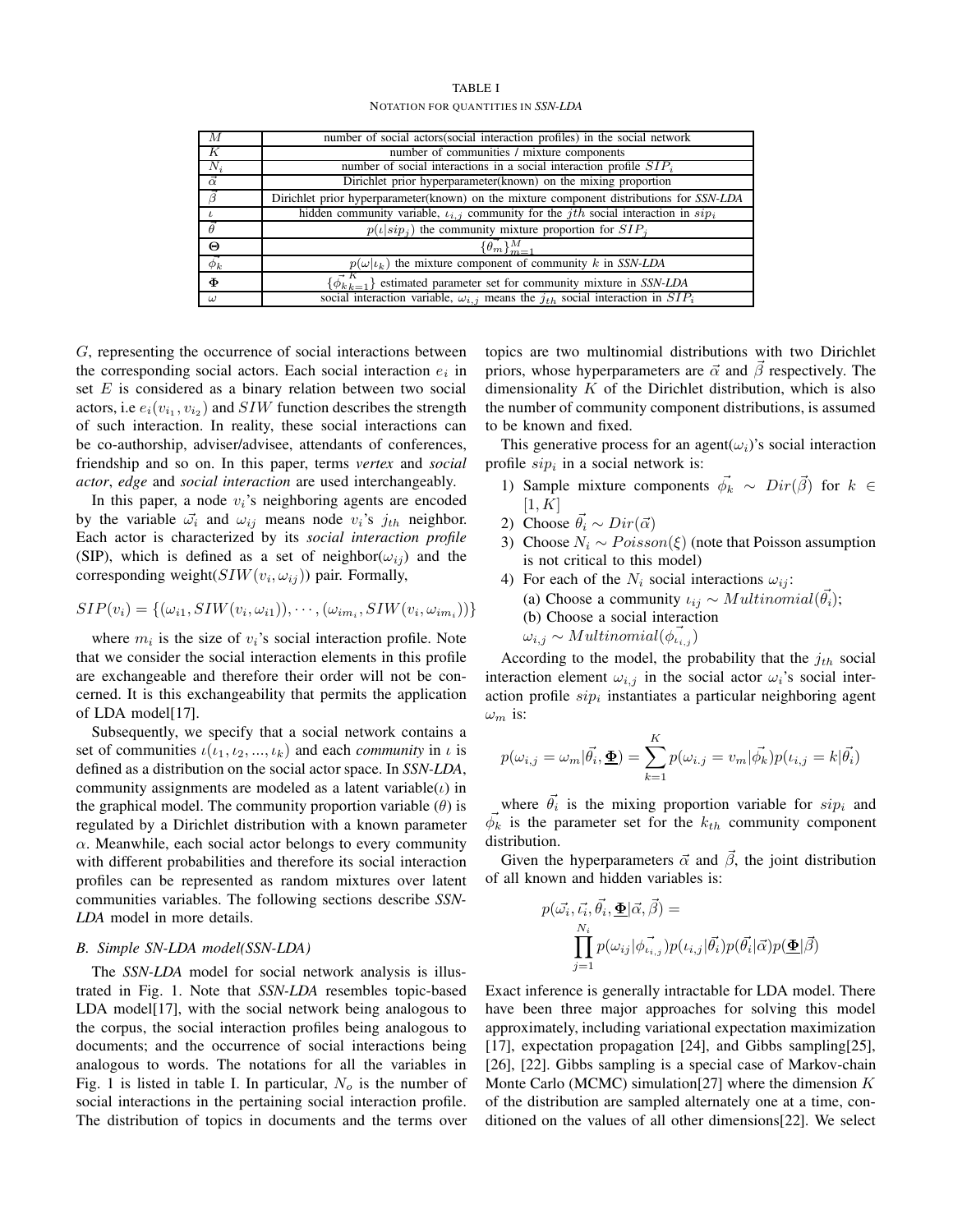this approach to solve *SSN-LDA* models because it often yields relatively simple algorithms for approximate inference in highdimensional models. Section III-C gives further description on the Gibbs sampler that is used in this paper.

# *C. Gibbs Samplers for SSN-LDA*

In *SSN-LDA*, the desired distribution is the posterior given evidence  $p(\iota|\mathbf{w})$ .

$$
p(\iota|\omega) = \frac{p(\omega, \iota)}{\sum_{\iota} p(\omega, \iota)}\tag{1}
$$

However, the computation complexity of the the denominator part is prohibitively high. In this section, we apply the Gibbs sampling algorithm that has been introduced in [26], [22] to solve the *SSN-LDA* model and reduce the computation requirement. The algorithm for *SSN-LDA* is listed in Algorithm 1.

Specifically, the joint distribution of *SSN-LDA* can be factored as:

$$
p(\vec{\omega}, \vec{\iota} | \vec{\alpha}, \vec{\beta}) = p(\vec{\omega} | \vec{\iota}, \vec{\beta}) p(\vec{\iota} | \vec{\alpha})
$$
(2)  

$$
= \prod_{\iota=1}^{K} \frac{\Delta(\vec{n_{\iota}} + \vec{\beta})}{\Delta(\vec{\beta})} \prod_{m=1}^{M} \frac{\Delta(\vec{n_{m}} + \vec{\alpha})}{\Delta(\vec{\alpha})}
$$
(3)

Subsequently, the update equation for the hidden variable can be derived [22]:

$$
P(\iota_i = j | \vec{\iota}_{\neg i}, \vec{w}) \propto \tag{4}
$$

$$
\frac{n_{\neg i,j}^{w_i} + \beta}{n_{\neg i,j}^{(.)} + W\beta} * \frac{n_{\neg i,j}^{(sip_i)} + \alpha}{n_{\neg i}^{(sip_i)} + T\alpha}
$$
(5)

where  $n_{-i}^{(.)}$  is the count that does not include the current assignment of  $\iota_i$  and recall that  $\sin$  is the variable for social interaction profiles. For the sake of simplicity, we assume that the Dirichlet distribution is symmetric in deriving the above formula.

Finally, the update formula for  $\phi_{k,\omega}$  and  $\theta_{m,k}$  are as follows:

$$
\phi_{k,\omega} = \frac{n_k^{(\omega)} + \beta}{\sum_{v=1}^V n_k^{(v)} + W\beta}
$$
(6)

$$
\theta_{m,k} = \frac{n_m^{(k)} + \alpha}{\sum_{t=1}^K n^{(t)} + T\alpha} \tag{7}
$$

The detailed algorithm is listed in Algorithm 1.

/\* Initialization \*/ **foreach** *Social Interaction Profile*  $\sin_i \in [1, M]$  **do foreach** *Social Interaction*  $\omega_{i,j} \in [1, N_i]$  **do** sample topic index  $\iota_{i,j} \sim Mult(\frac{1}{K});$ update counters:  $n_i^{(i_{i,j})} + 1 \ n_i + 1, n_{\omega_{i,j}}^{(i_{i,j})} + 1,$  $n_{\iota_{i,j}} + 1;$ **end end** /\* Gibbs sampling over burn-in period and sampling period  $*$ / **while** *not finished* **do foreach** *SIP* sip<sup>i</sup> **do**  ${\bf forceach}\,\,\omega_{i,j}\in [1,N_i]\,$   ${\bf do}$ decrement counts and sums:  $n_i^{(i_i,j)} - 1$ ,  $n_i-1,\,n_{\iota_{i,j}}^{(\omega_{i,j})}-1,\,n_{\omega_{i.j}}-1;$ resample  $\omega_{i,j}$  according to equation 4; update the counters accordingly; **end end** /\* Check convergence and read out parameters  $*$ / **if** *converged and* L *iterations* **then** updated parameters  $\phi$  and  $\theta$  and readout parameters; **end end Algorithm 1**: Gibbs sampling algorithm for *SSN-LDA*

# IV. CO-AUTHORSHIP NETWORKS AND PERTAINING REPRESENTATION APPROACHES

We evaluate the *SSN-LDA* approach in the context of research collaboration networks. This section describes the two co-authorship networks used in this paper as well as three different approaches of creating the corresponding social interaction profiles.

#### *A. Two Co-Authorship Networks*

In co-authorship networks, the vertices represent researchers and the edges in the network represent the collaboration relation between researchers. In this section we evaluate *SSN-LDA* model on co-authorship networks collected from two distinct areas: computer science(*CiteSeer*) and nanotechnology(*NanoSCI*). Note that no name disambiguation has been done on either dataset.

*1)* CiteSeer *Dataset:* CiteSeer is a free public resource created by Kurt Bollacker, Lee Giles, and Steve Lawrence in 1997-98 at NEC Research Institute (now NEC Labs), Princeton, NJ. It contains rich information on the citation, co-authorship, semantic information for computer science literature. In this paper we only consider the co-authorship information which constitutes a large-scale social network regarding academic collaboration with diversities spanning in time, research fields, and countries.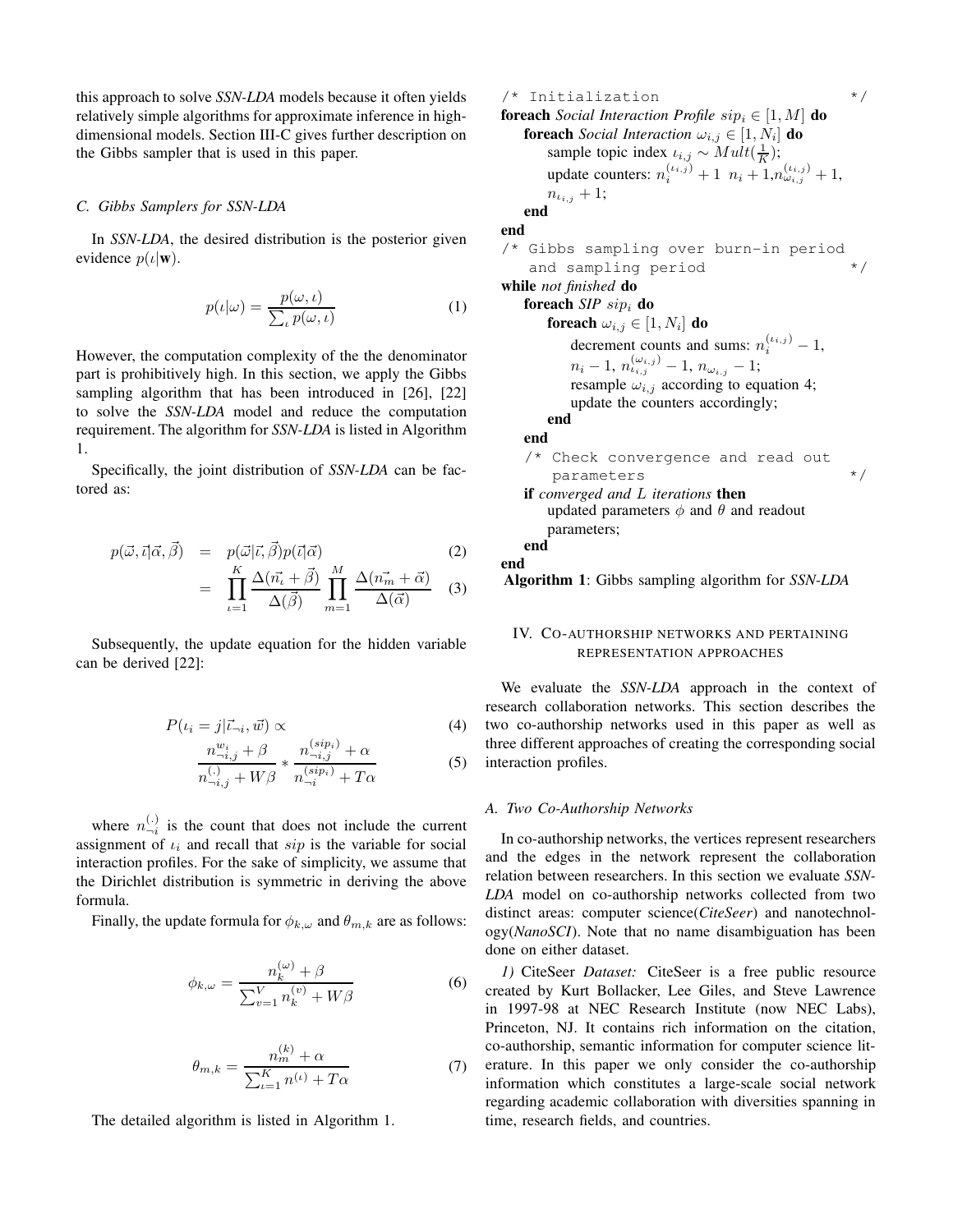*2)* NanoSCI*: NanoSCI* is a collection of nanotechnology related articles published and indexed by *SCI*(Science Citation Index) in 2000-2006 period. The records are acquired by inquiring *Thomson Scientific* website (http://scientific.thomson.com/products/sci/) directly. The query used in this paper is generated using an iterative relevance feedback technique [28]. The essential idea of this approach is to augment the keyword set until the returned results converges.

Table. II lists the statistics for the two data collections. Both *CiteSeer* and *NanoSCI* contain unconnected subnetworks. In particular, *CiteSeer* contains 31998 subgraphs and *NanoSCI* contains 5241 unconnected subnetworks. The size of the largest connected subnetwork of *CiteSeer* is 249866 while the size of the largest connected subnetwork in *NanoSCI* is 203762. In this paper, we are only interested in discovering community structures in the two largest subnetworks. Therefore, unless specially specify, we always mean the two subnetworks when referring *CiteSeer* and *NanoSCI*.

# *B. Social Interaction Profile Representations*

The social interaction profiles of the social actors collectively determines the structure and dynamics of a social network. In this paper, we explore three different types of social interaction profile representations for social networks, namely *01-SIP*, *012-SIP*, and *k-SIP*. It is worth to mention that such exploration is by no means comprehensive. Nevertheless it provides valuable insights for designing more sophisticated social interaction profile schemes.

*1) 01-SIP:* In the *01-SIP* approach, an edge is drawn between a pair of scientists if they coauthored one or more articles. Collaborating multiple times does not make a difference in this model. Therefore, the social interaction profiles of the social actors constitute the adjacent matrix of the social network. Many previous studies on social networks use this type of representation[14], [1]. More formally, the SIW function is defined as:

$$
SIW_{01-SIP}(v_{i_1}, v_{i_2}) = \begin{cases} 1 & \text{if } e(v_{i_1}, v_{i_2}) \in E; \\ 0 & \text{else.} \end{cases}
$$
 (8)

*2) 012-SIP:* However, one of the disadvantage of *01-SIP* is that the social interaction profiles give no consideration to the nodes other than their direct neighbors. In order to mitigate this problem, we propose a *012-SIP* model which takes a node's neighbors' neighbors into consideration. This way, the social interaction profiles reflect the proximity of the nodes in the network more accurately. Furthermore, the final matrix defined by the social interaction profiles are less sparser which can improve the performance of the LDA model[29]. In this model, we distinguish a node's direct neighbors from its neighbors' neighbors by giving different weights to them. The SIW function for a node is defined as follows:

$$
SIW_{012-SIP}((v_{i_1}, v_{i_2}) = \begin{cases} 1 & \text{if } (e(v_{i_1}, v_{i_n}) \in E) \\ AND (e(v_{i_n}, v_{i_2}) \in E) \\ AND (e(v_{i_1}, v_{i_2}) \notin E); \\ 2 & \text{if } e(v_{i_1}, v_{i_2}) \in E; \\ 0 & \text{else.} \end{cases}
$$
(9)

*3) k-SIP:* The two approaches of defining social interaction profiles fall short of considering the frequency of collaboration. This section describes a *K-SIP* model where the weight information for an edge is defined as the times of the collaboration between the two authors. That is,  $SIW_{k-SIP}(v_{i_1}, v_{1_2}) =$ k iff researcher  $v_{i_1}$  and researcher  $v_{i_2}$  has coauthored for k times in the past. This way, the SIW function reflects the strength of the interactions.

# V. EXPERIMENTAL SETTINGS AND EVALUATION

In evaluating the model and different SIP construction approaches, we first build up SIP in the three different ways for the researchers in the two networks. And then, 10% of the original datasets is held out as test set and we run the Gibbs sampling process on the training set for  $i$  iteration. In particular, in generating the exemplary communities, we set the number of the communities as  $50$ , the iteration times  $i$  as 1000. In perplexity computation,  $i$  is set as 300 in order to shorten the computation time. In both case,  $\alpha$  is set as  $\frac{1}{K}$  and  $\beta$  is set as 0.01, where K is the number of the communities.

We evaluate this model in both descriptive and quantitative ways: first, we demonstrate the exemplary communities discovered by the algorithms and briefly discuss the results. Therefore, we compare the perplexity values for a set of community numbers for three different SIP encoding approaches. Furthermore, we investigate the quality of the discovered communities from a clustering perspective.

# *A. Examples of Communities*

Table III shows 6 exemplary communities from a 50 community solution for the *CiteSeer* dataset with social interaction profiles being created using *012-SIP* representation. Each community is shown with the top 10 researchers that have the highest probability conditioned on the community. Note that *CiteSeer* dataset was crawled from Web and some authors were not recovered correctly, we keep the results in an "as is" fashion.

These exemplary communities give us some flavor on the communities that can be discovered by this approach. Specifically, we observe that some communities are "institutionbased", some others are "topic-based'. For instance, 6 out of 10 researchers (Don Towsley, James F. Kurose, Victor Lesser, Prashant Shenoy, Jim Kurose, Paul R Cohen) in Community 15 listed in Fig III are from University of Massachusetts, Amherst, although they work in disparate areas spanning from networking, knowledge management, operating systems and multi-agent research; Similarly, community 29 is clearly a Berkeley community and most researchers in community 43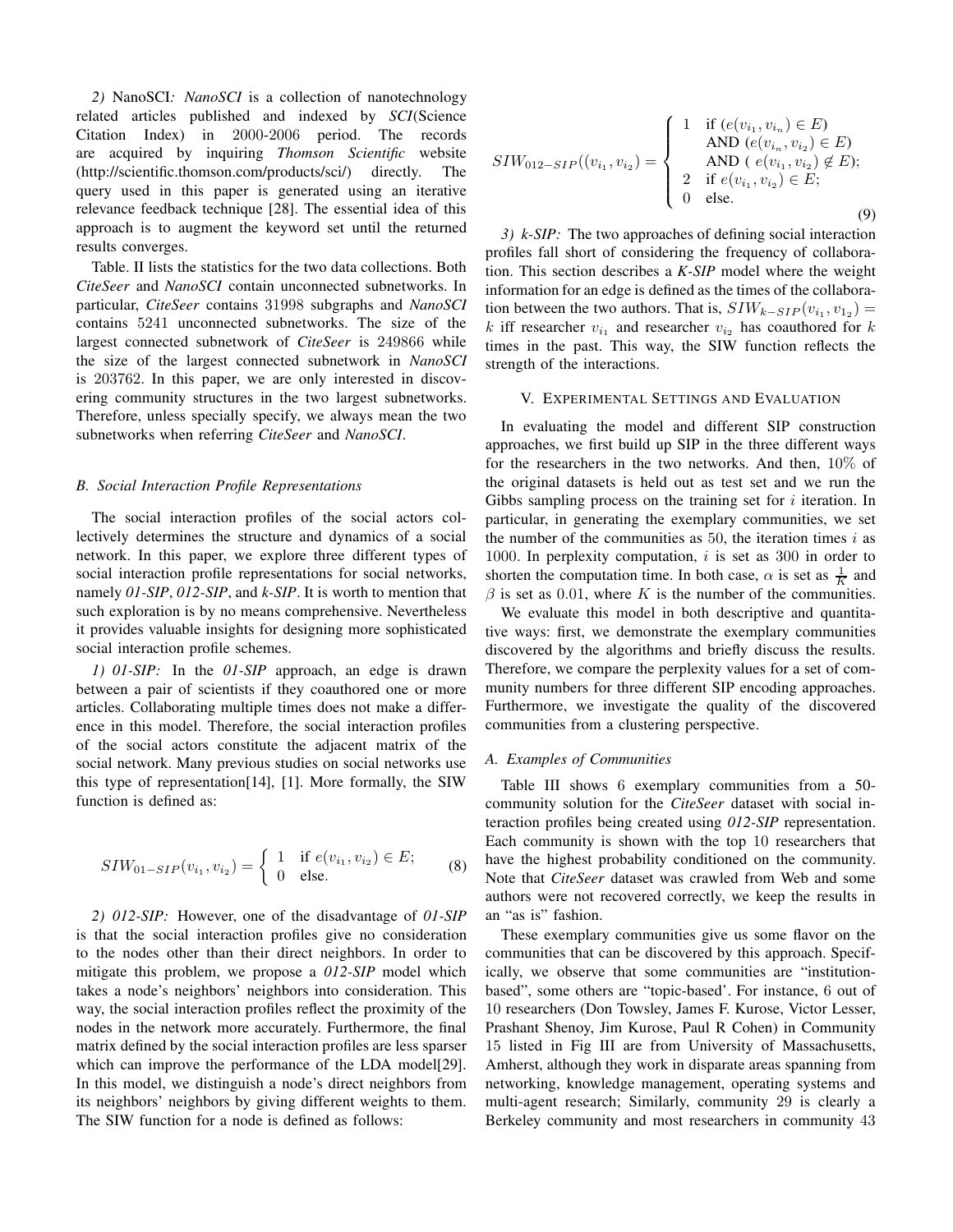TABLE II STATISTICS FOR DATASETS *CiteSeer* AND *NanoSCI*

| Dataset  | $\sim$<br>Size | Paper<br>number | Edge number | average author number per<br>paper | size of<br>: largest component |
|----------|----------------|-----------------|-------------|------------------------------------|--------------------------------|
| CiteSeer | 398831         | 716793          | 122<br>181  | .648                               | 249866                         |
| NanoSCI  | つつ こつ 1つ       | 195997          | 877609      | 4.48                               | 203762                         |

#### TABLE III

AN ILLUSTRATION OF 6 COMMUNITIES FROM A 50-COMMUNITY SOLUTION FOR THE *CiteSeer* DATASET AFTER 1000 ITERATIONS BASED ON 012 − SIP APPROACH. EACH COMMUNITY IS SHOWN WITH THE 10 RESEARCHERS THAT HAVE THE HIGHEST PROBABILITY CONDITIONED ON THAT TOPIC

| Community 15        | Community 12<br>Community 26 |                       |  |
|---------------------|------------------------------|-----------------------|--|
| John A Atankovic    | Manuela Veloso               | Jiawei Han            |  |
| Don Towsley         | Peter Stone                  | Dragomir R. Radev     |  |
| Krithi Ramamritham  | Milind Tambe                 | Senior Member         |  |
| James F. Kurose     | Andrew Barto                 | Kathleen R. Mckeown   |  |
| Victor Lesser       | Minoru Asada                 | Shih Fu Chang         |  |
| Prashant Shenoy     | Xuemei Wang                  | Terrence J. Sejnowski |  |
| Jean Yves le Boudec | Hiroaki Kitano               | Ke Wang               |  |
| Jim Kurose          | Thomas G. Dietterich         | Hongjun Lu            |  |
| Subhabrata Sen      | Craig A. Knoblock            | Beng Chin Ooi         |  |
| Paul R Cohen        | Itsuki Noda                  | Thomas S. Huang       |  |
| Community 29        | Community 43                 | Community 47          |  |
| David E.Culler      | Alex Waibel                  | Geoffrey Fox          |  |
| Eric A Brewer       | Alon Lavie                   | Ken Kennedy           |  |
| Y.H Katz            | Jaime Carbonell              | Alok Choudhary        |  |
| Ion Stoica          | Masaru Tomita                | Cisco Systems         |  |
| Hari Balakrishnan   | <b>Stanley Osher</b>         | Deborah Estrin        |  |
| Steven D. Gribble   | M. J. Irwin                  | Andrew Chien          |  |
| David A. Patternson | Lori Levin                   | Sanjay Ranka          |  |
| Srinivasan Seshan   | Robert Frederking            | Scott Shenker         |  |
| Randy H. Katz       | Jie Yang                     | Charles Koelbel       |  |
| Scott Shenker       | R. G. Mamahon                | Ian Foster            |  |

are from CMU. The second type of community is"topicbased", as illustrated by Community 16, where most researchers in this community fall into AI and machine learning research area; and most members in Community 12 are working in information retrieval and data mining areas. Note that these two types of communities are not exclusive, meaning that many communities are actually "hybrid", with some members being from the same institutions and others work on the same area. This observation reveals the fact that researchers from same institution or with similar research interests tend to collaborate together more and build closer social ties.

# *B. Perplexity Analysis*

Perplexity is is a common criterion for measuring the performance of statistical models in information theory. It indicates the uncertainty in predicting the occurrence of a particular social interaction given the parameter settings, and hence it reflects the ability of a model to generalize unseen

TABLE IV

PERPLEXITY RESULTS ON *CiteSeer* AFTER 300 ITERATIONS WITH DIFFERENT *SIP* APPROACHES

| SIP         | $T = 20$ | $T = 30$ | $T = 50$ |
|-------------|----------|----------|----------|
| O- 1        | 17853.24 | 14582.90 | 8620.29  |
| $0 - 1 - 2$ | 9435.13  | 7382.17  | 5696.51  |
| 0-1-k       | 16873.29 | 12648.33 | 7967.10  |

data.

Perplexity PP is defined as

$$
PP(\tilde{W}) = \prod_{m=1}^{M} p(\vec{\omega_m})^{-\frac{1}{N_m}}
$$
(10)

$$
= \exp^{-\frac{\sum_{m=1}^{L}logp(\omega_m)}{\sum_{m=1}^{M}N_m}}
$$
(11)

where  $\vec{\omega_m}$  is the social interaction profiles in the test set and

$$
p(\vec{\omega_m}) = \prod_{n=1}^{N_d} \sum_{k=1}^{K} p(\omega_n = t | \iota_n = k) p(\iota_n = k | d = m)
$$
  
= 
$$
\prod_{v=1}^{V} (\sum_{k=1}^{K} \phi_{k,t} * \theta_{m,k})^{n_m^{(v)}}
$$

where  $n_M^{(v)}$  is the number of times term t has been observed in document m. Note that the  $\Phi$  can be determined by the training set, but hyperparameter  $\Theta$  for the unseen documents in the test sets has to be estimated. The estimation can be achieved by conducting another Gibbs sampling process[22]:

$$
p(\tilde{\iota}_i = k | \tilde{\iota}_{\neg i}^{\tilde{\iota}}, \tilde{\vec{\omega}}, \iota_{\neg i}^{\neg}, \vec{\omega}) =
$$
  

$$
\frac{n_k^{(t)} + \tilde{n}_{k, \neg i}^{(t)} + \beta}{n_k^{(\cdot)} + \tilde{n}_{\neg}^{(\cdot)} W \beta} \frac{n_{\tilde{m} + \alpha}^{k, \neg i}}{n_m^{(\cdot)} T \alpha}
$$

 $N_m$  is the size of the social interaction profile in the test set.

And then we have

$$
\theta_{\tilde{m},k} = \frac{n_{\tilde{m}}^{(k)} + \alpha}{n_{\tilde{m}}^{(k)} + T\alpha} \tag{12}
$$

Table IV lists the perplexity results for a selected set of topic numbers for the three different representation approaches. It shows that the perplexity value is high initially and decreases when the number of communities increases. In addition, the results show that the *012-SIP* approach has lower perplexity value than the other two approaches.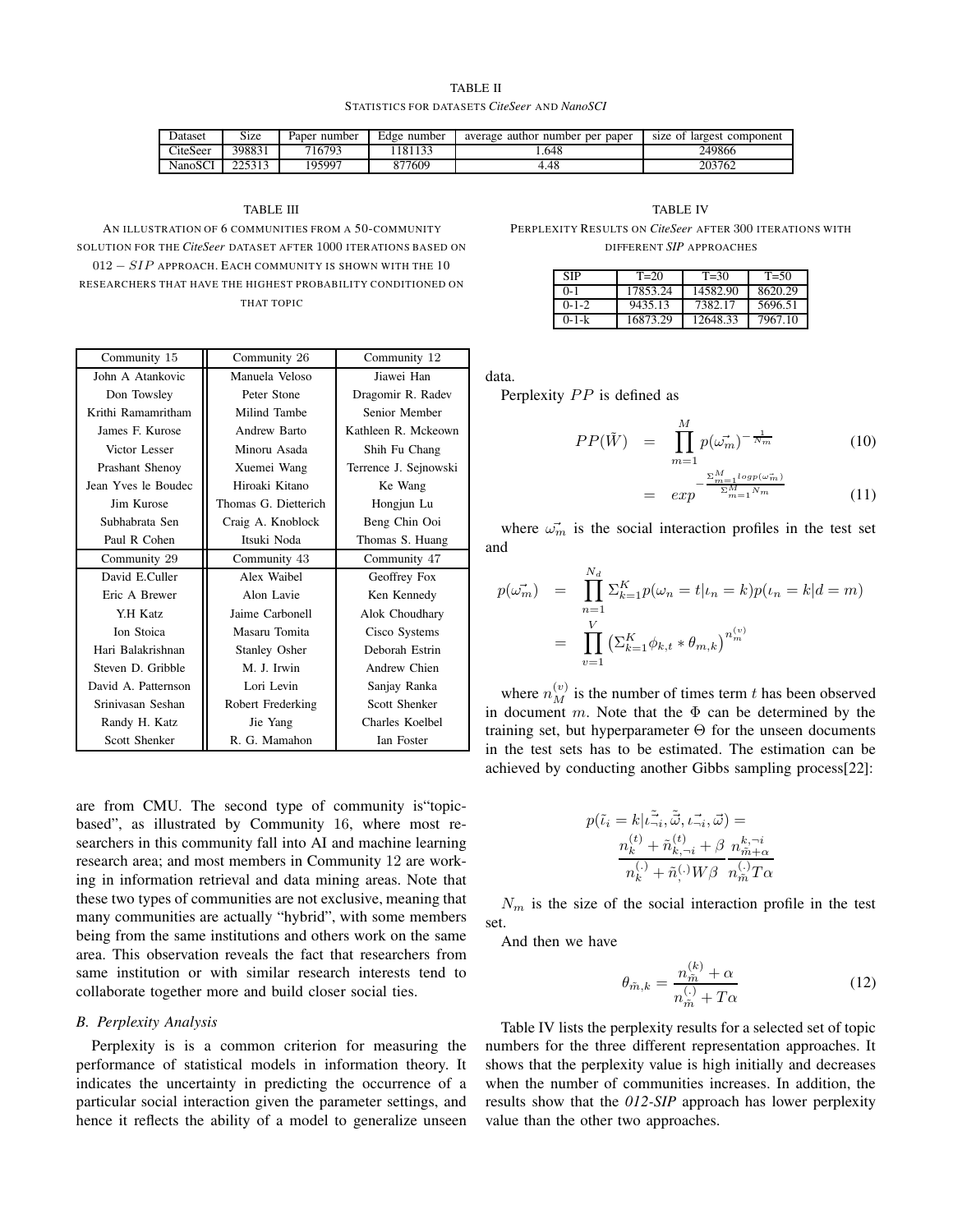### *C. Clustering Analysis*

In this section, we evaluate the quality of the communities discovered by *SSN-LDA* by comparing their compactness. Compactness of a community is measured through the average shortest distance among the top-ranked  $N_r$  researchers in this community. Short average distance indicates a compact community. In particular,  $N_r$  is set as 1000 in this paper. Both *CiteSeer* and *NanoSCI* have more than 200, 000 nodes in the network. In order to reduce the computational complexity and memory usage in calculating the shortest distances among the researchers, we pre-process the two networks by conducting a graph reduction algorithm to reduce the number of the nodes in the network. In this graph-reduction algorithm, we iteratively eliminate the nodes whose degree is 1 (i.e, only one co-author). Subsequently, we run *Johnson*'s algorithm for calculating allpair shortest paths for the processed networks. Since we focus on the top ranked researchers, this preprosessing has minimal impact on concerned researchers.

Figures 2 and 3 demonstrate the compactness and wellseparateness measures for *01-SIP*, *012-SIP*, and *k-SIP* approaches for datasets *CiteSeer* and *NanoSCI* respectively. In particular, the two *x* axes in Figures 2 and 3 show the shortest distance and the two *y* axes show the numbers of top-ranked author pairs with the corresponding shortest distance. Note that the two authors in the author pair are within the same communities. In Figure 2, The mean for *01-SIP* approach is 5.62, with standard deviation as 1.58; the mean for *012- SIP* approach is 4.63, with standard deviation being 1.49. The mean for *k-SIP* approach is 5.10, with the standard deviation being 1.36. In Figure 3, the mean for *01-SIP* is 4.097 with standard deviation being 0.999; the mean for *012-SIP* is 2.34, and the corresponding standard deviation is 0.73; the mean for *k-SIP* approach is 3.62, with the standard deviation being 1.196. The *t*-test results show that the *012-SIP* approach is significantly better the other two approaches for both datasets.



Fig. 2. The shortest distance (*x* axis) and the number of top-ranked researcher pairs from different communities with the corresponding distance(for dataset *CiteSeer*)



Fig. 3. The shortest distance (*x* axis) and the number of top-ranked researcher pairs from different communities with the corresponding distance(for dataset *NanoSCI*)

### VI. DISCUSSIONS

While the community discovery approach introduced in this paper is evaluated in the context of research collaborative networks, it has broad implications on social network research. This section lists three possible applications for the *SSN-LDA* model.

(1)*Detect the importance and roles of community members* The probabilities that can be derived from *SSN-LDA* model can be helpful in determining the importance and roles of community members. For instance, the importance of community members conditioned on the community variable  $\iota_i$ can be measured through the probability  $p(\omega_i|\iota_j)$ , which can be easily derived from this model based on the learned  $\phi$ . In addition,  $p(\iota_i | \omega_i)$  can reveal how strong a social actor is associated with a particular community. This is related to the work of locating "sinks" or "Hubs" or locating leaders in local communities.[30].

#### (2)*Measure the similarity between communities*

*SSN-LDA* model provides an elegant way to measure the similarity of two communities by calculating the corresponding KL(Kullback-Leibler) distance and convert it to similarity measure. KL divergence is a distance measure for two distributions and the corresponding formula for calculating the distance between two communities  $\iota_i$  and  $\iota_j$  is:

$$
D_{KL}(t_i, t_j) = \sum_k p(\omega_k | t_i) \log \frac{p(\omega_k | t_i)}{p(\omega_k | t_j)}
$$

And then the similarity  $Sim(t_i, t_j)$  between communities  $\iota_i$  and  $\iota_j$  can be derived by:

$$
Sim(\iota_i, \iota_j) = 10^{-\zeta * D_{KL}(\iota_i, \iota_j)}
$$

#### (3)*Identity recognition and name disambiguation*

Name disambiguation is very important to social network studies because (1) most of the current social network information is extracted from online and errors are inevitable. (2)many social actors may possess the same names although